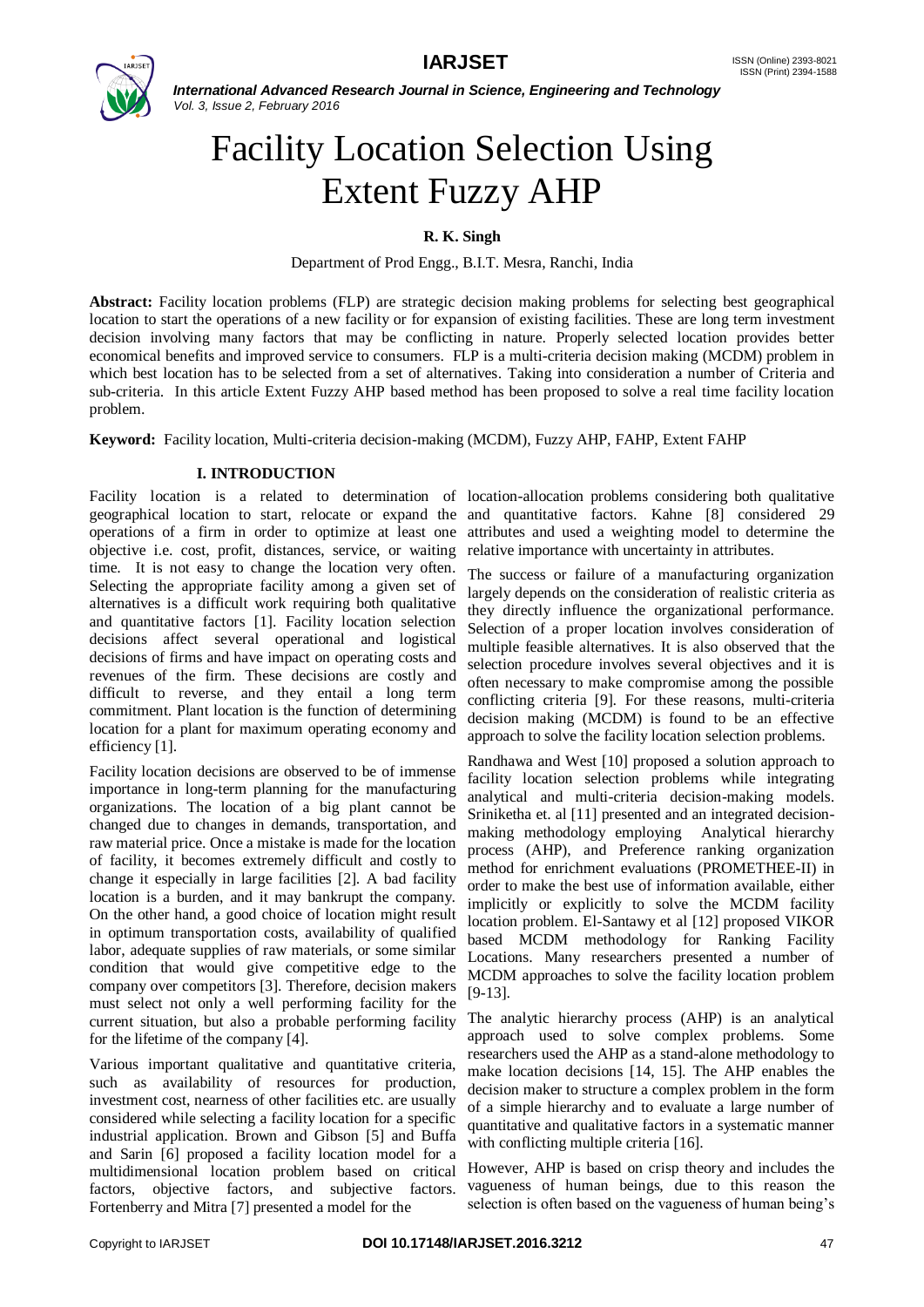

thought, or personal judgement. Therefore, in this article complex systems that are difficult to define precisely or we propose a fuzzy multi criteria decision making with certainty, but can be operated and controlled by (MCDM) model by extending crisp AHP theory and analysis methods to fuzzy techniques for solving realworld problems.

This paper proposes a multi-criteria decision making (MCDM) methodology that is suitable for a location selection problem under conflicting in nature criteria environment. The main goal of this paper is to provide investors and managers with a more effective and efficient model for location selection decisions. The purpose of this paper is also to demonstrate how better location decisions can be made by the application of the extent fuzzy AHP (FAHP). Furthermore, a multi-attribute location with triangular fuzzy numbers model is discussed to give a clear indication about the location selection problem in real-world situations.

#### **II. PROBLEM ENVIRONMENT**

The case of an automobile manufacturing factory has been considered here. The firm wanted to identify a geographical location from which it can start the operations of a new facility for some new car models. The location has to be selected in such a way that initial investment and transportation cost can be minimised while effectiveness of the operations can be improved.

In the literature a number of authors have addressed the plant location selection problem by cost based models**.** However, the facility location also depends upon many other factors like business culture of the place, infrastructure available, availability of manpower etc.

Due to this reason in this article a MCDM approach based on extent Fuzzy analytical hierarchy process (EFAHP) has been proposed in this article. Four selection criteria and sixteen sub criteria are considered here to affect the location selection decision. The criteria and sub criteria considered in this article are as follows:

- i. Proximity (C1)- This criteria is effected by four sub criteria:. Proximity to finished goods market(SC1), proximity to raw material market(SC2), proximity to a city(SC3) and proximity to region with skilled work force(SC4).
- ii. Infrastructure  $(C2)$  Availability of power supply (SC5), water source/supply (SC6) and road transport infrastructure (SC7), rail transport infrastructure (SC8).
- iii. Economical factors (C3) : Cost of labor(SC9), Cost of land(SC10), tax rates(SC11) in the region, cost of power(SC12) i.e. electricity etc.
- iv. Business environment (C4) –political environment (SC13), work culture(SC14), government policies(SC15), administrative system(SC16).

The company has identified four different geographical locations as alternatives from which the best location has to be selected. Figure 1 shows the hierarchy of the location problem.

#### **III. THEORETICAL BACKGROUND**

The concept of the fuzzy set theory was first introduced by Zadeh [17]. It has been used as a modelling tool for

humans. By embedding the AHP method into fuzzy sets, another application area of the fuzzy logic is revealed. Decision markers usually find that it is more confident to give interval judgments than fixed value judgment. This is because they are usually unable to be explicit about their preferences due to the fuzzy nature of the comparison process [24].

There are many fuzzy AHP methods proposed by a number of researchers [18-23]. Due to relatively easier steps of Chang [19] extension than the other fuzzy AHP approaches and similarity to the crisp AHP, we use this approach in our proposed model.

#### **IIIa. Fuzzy set and fuzzy number**

Fuzzy set theory which is an extension of ordinary set theory was introduced by Zadeh [17] for dealing with uncertainty and imprecision associated with information. The preliminary of fuzzy set theory used for development of extent fuzzy TOPSIS method used in this article is as follows:

**Definition 1 (**Fuzzy Set)**.** In a universe of discourse X a fuzzy set  $\tilde{a}$  is characterised by a membership function  $\mu_{\tilde{a}}(x)$  which associate each element x in X, a real number in the interval [0, 1]. Membership function  $\mu_{\tilde{a}}(x)$  is termed as the grade of membership of x in  $\tilde{a}$  [17].

$$
\tilde{a} = \{x, \mu_{\tilde{a}}(x) \mid x \in X\} \tag{1}
$$

**Definition 2 (**Fuzzy number)**.** A fuzzy number is a quantity whose value is imprecise, rather than exact as is the case with "ordinary" (single-valued) numbers. Any fuzzy number can be thought of as a function whose domain is a specified set usually the set of real numbers, and whose range is the span of non-negative real numbers between, and including, 0 and 1. Each numerical value in the domain is assigned a specific "grade of membership" where 0 represents the smallest possible grade, and 1 is the largest possible grade.

In this article triangular fuzzy numbers are used. In general, a triangular membership function is described by a triplet  $\tilde{a}$  (l, m, u) as shown in fig. 2

A triangular fuzzy number ã (l, m, u) is defined by the following membership function:



**Figure 2. The membership function of a triangular fuzzy number**  $\tilde{a} = (l, m, u)$ **.**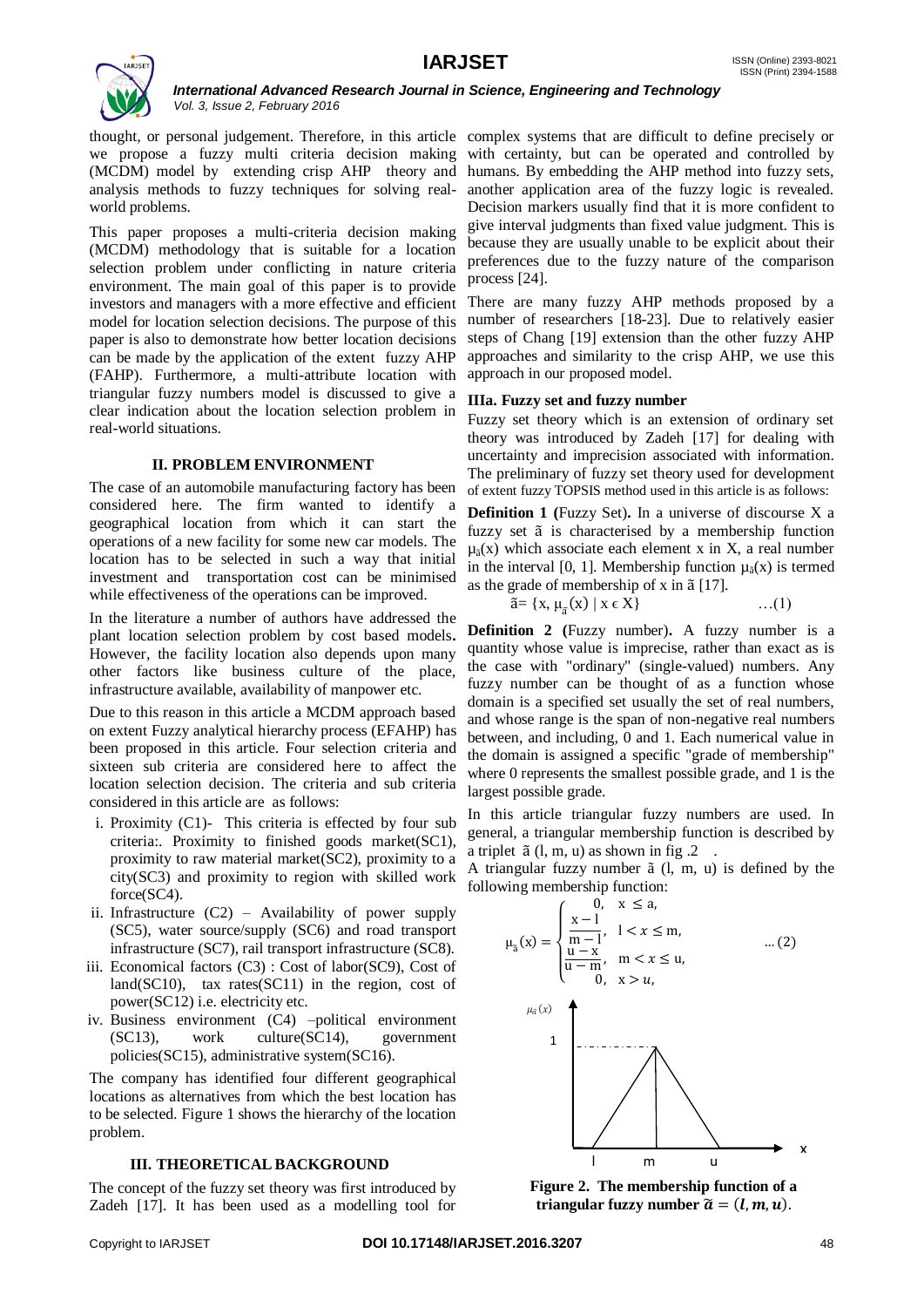#### **IARJSET** ISSN (Online) 2393-8021 ISSN (Print) 2394-1588



*International Advanced Research Journal in Science, Engineering and Technology Vol. 3, Issue 2, February 2016*



**Fig. 1. General six sigma project evaluation model**

## **(EFAHP)**

Consider a triangular fuzzy comparison matrix expressed by:

$$
A = (a_{ij})_{n \times n}
$$
  
= 
$$
\begin{bmatrix} (1,1,1) & (l_{12}, m_{12}, u_{12}) & \dots & (l_{1n}, m_{1n}, u_{1n}) \\ (l_{21}, m_{21}, u_{21}) & (1,1,1) & \dots & (l_{2n}, m_{2n}, u_{2n}) \\ \vdots & \vdots & \vdots & \vdots \\ (l_{n1}, m_{n1}, u_{n1}) & (l_{n2}, m_{n2}, u_{n2}) & \dots & (1,1,1) \\ \text{where, } a_{ij} = (l_{ij}, m_{ij}, u_{ij}) = a_{ji}^{-1} = \left(\frac{1}{u_{ji}}, \frac{1}{m_{ji}}, \frac{1}{l_{ji}}\right) \\ \text{for } i, j = 1, \dots, n \text{ and } i \neq j. \end{bmatrix}
$$
(3)

To calculate a priority vector of the above triangular fuzzy comparison matrix, Chang [19] suggested an extent analysis method, which is summarized as follows.

Step 1: Sum up each row of the fuzzy comparison matrix A by fuzzy arithmetic operations:

$$
RS_i = \sum_{j=1}^n a_{ij} = (\sum_{j=1}^n l_{ij}, \sum_{j=1}^n m_{ij}, \sum_{j=1}^n u_{ij})
$$
 (4)  
 $i = 1, ..., n$ .

Step 2: Normalize the above row sums by:

$$
S_i = \frac{RS_i}{\sum_{j=1}^n RS_j}
$$
  
=  $\left(\frac{\sum_{j=1}^n l_{ij}}{\sum_{k=1}^n \sum_{j=1}^n u_{kj}}, \frac{\sum_{j=1}^n m_{ij}}{\sum_{k=1}^n \sum_{j=1}^n m_{kj}}, \frac{\sum_{j=1}^n u_{ij}}{\sum_{k=1}^n \sum_{j=1}^n l_{kj}}\right)$  (5)  
 $i = 1, ..., n$ 

Step 3: Compute the degree of possibility of  $S_i \geq S_i$  $V(S_i \geq S_j) = f(x) =$ 

$$
\begin{cases}\n1, & if m_i \ge m_j, \\
\frac{u_i - l_j}{(u_i - m_i) + (m_j - l_j)}, & if l_j \le u_i, \quad i, j = 1, ..., n; j \ne i \\
0, & otherwise\n\end{cases}
$$
\n(6)

where,  $S_i = (l_i, m_i, u_i)$  and  $S_j = (l_j, m_j, u_j)$  . The definition of possibility degree is shown in Fig. 3.

Step 4: Calculate the degree of possibility of  $S_i$  over all the other  $(n - 1)$  fuzzy numbers by:

 $V(S_i \geq S_j | j = 1, ..., n; j \neq i) = min_{j \in \{1, ..., n\}, j \neq i} V(S_i \geq i)$  $\mathcal{S}$ *j*, $i=1,\ldots, n$ .

**IIIb.** Extent Fuzzy Analytic Hierarchy Process Step 5: Define the priority vector  $W = (w_1, \dots, w_n)^T$  of the fuzzy comparison matrix  $A$  as:

$$
w_i = \frac{V(S_i \ge S_j | j=1,...,n; j \ne i)}{\sum_{k=1}^n V(S_k \ge S_j | j=1,...,n; j \ne k)}, \qquad i = 1,...,n.
$$
 (8)



Fig. 3. Definition of the degree of possibility of  $V(S_i \geq S_j)$ 

#### **IV. ILLUSTRATIVE EXAMPLE**

In this study, a case of automobile industry is taken. Due to increase in the demand of product and boom in the automobile sector, the company was trying to identify a location to start a new plant. There was no formal, established decision-making procedure or criteria for evaluating the importance of different locations within the company.

Top management realised the threat the company is facing from its competitors and thus accentuated the identification of location that could have a higher impact on the business financially and strategically. Thus, this paper aims to propose a formal approach for the selection of facility location by the application of EFAHP.

#### **IVa. Facility location Selection Using EFAHP:**

After the discussion with the top management and experts, author analyzed numerous dimensions for selecting the right facility location. In this study, we categorized those dimensions under four criteria and each criteria has four sub-criteria and a total of 16 sub-criteria. The general evaluation model of facility location selection is given in Figure 1.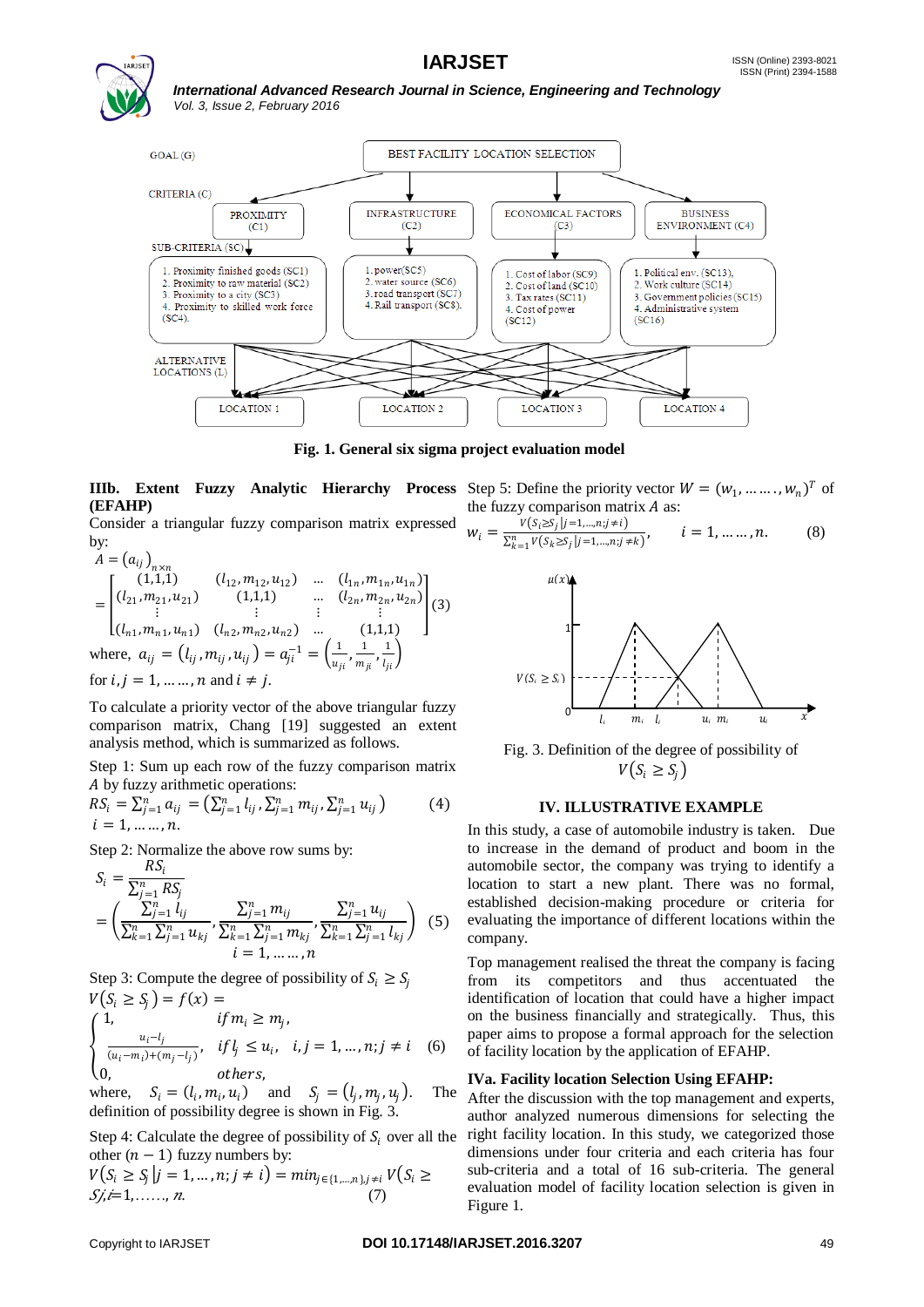

#### **IVb. Development of Fuzzy Comparison Matrix**

In order to take the vagueness of assessment on pair wise comparison into consideration, triangular numbers  $A_1$ ,  $A_3$ ,  $A_5$ ,  $A_7$ ,  $\&A_9$  are used to represent the assessment for "Equal, Moderately, Strongly, Very Strongly, and Extremely", respectively. Fig. 4 shows the triangular fuzzy numbers  $A_t = (l_t, m_t, u_t)$ , where  $t = 1, 2, \dots, 9$  and  $l_t$ ,  $m_t$ ,  $\&u_t$  are the lower, middle and upper values of fuzzy  $V(S_4 \geq S_3) = 1$ . number  $A_t$ . Table 1 shows the results of pair wise comparisons of various criteria at individual level.



**Figure 4. The membership function of the triangular numbers**

**Table 1: Pair wise comparison for various criteria at individual level**

|                | C <sub>1</sub> | C <sub>2</sub> | C <sub>3</sub> | C <sub>4</sub> |
|----------------|----------------|----------------|----------------|----------------|
| C <sub>1</sub> | (1, 1, 3)      | (1, 3, 5)      | (1/5,1/3,1/1)  | (3, 5, 7)      |
| C <sub>2</sub> | (1/5,1/3,1/1)  | (1, 1, 3)      | (3, 5, 7)      | (1/7,1/5,1/3)  |
| C <sub>3</sub> | (1, 3, 5)      | (1/7,1/5,1/3)  | (1, 1, 3)      | (1/7,1/5,1/3)  |
| C <sub>4</sub> | (1/7,1/5,1/3)  | (3, 5, 7)      | (3, 5, 7)      | (1, 1, 3)      |

### **IVc. Determination of Priority Vector for Facility Location Selections**

Using equation (4)  $RS_i$  is enumerated as,  $RS_1 = \sum_{j=1}^n a_{1j} = (1, 1, 1) + (1, 3, 5) + (1/5, 1/3, 1) +$ 3, 5, 7=(4.343, 6.53, 11.333),  $RS_2 = \sum_{j=1}^n a_{2j} = (1/5, 1/3, 1) + (1, 1, 3) + (3, 5, 7) +$ 1/7, 1/5, 1/3=(4.343, 6.53, 11.333),  $RS_3 = \sum_{j=1}^n a_{3j} = (1, 3, 5) + (1/7, 1/5, 1/3) + (1, 1, 3) +$ 1/7,1/5,1/3= (2.286, 4.40, 8.667),  $RS_4 = \sum_{j=1}^n a_{4j} = (1/7, 1/5, 1/3) + (3, 5, 7) +$ 3, 5, 7+1, 1, 3=(7.143, 11.20, 17.333),

Using Step 2  $RS_i$  is normalized,

 $RS_1 + RS_2 + RS_3 + RS_4 =$  (4.343, 6.53, 11.333) +  $(2.286, 4.40, 8.667) + (7.143, 11.20, 17.333)$ (18.971, 31.466, 53.333)

$$
[RS_1 + RS_2 + RS_3 + RS_4]^{-1} = \left(\frac{1}{53.33}, \frac{1}{31.47}, \frac{1}{18.97}\right)
$$
  
= (0.0188, 0.0318, 0.053)

 $S_1 = RS_1 \times [RS_1 + RS_2 + RS_3 + RS_4]^{-1}$  $= (4.343, 6.53, 11.333) \times (0.0188, 0.0318, 0.053)$  $= (0.179, 0.340, 0.661)$ 

Similarly,  $S_2$  = (0.0814, 0.2076, 0.597389558) S3= (0.0428, 0.1398, 0.456827309) S4= (0.1339, 0.3559, 0.913654618)

Now, in Step 3 degree of possibility of  $S_i \geq S_i$  are enumerated using equation (6) as,

$$
V(S_1 \ge S_2) = 1; \t V(S_1 \ge S_3) = 1; \nV(S_1 \ge S_4) = 0.923; \nV(S_2 \ge S_3) = 1; \t V(S_2 \ge S_4) = 0.758; \nV(S_2 \ge S_1) = 0.849; \nV(S_3 \ge S_4) = 0.599; \t V(S_3 \ge S_1) = 0.696; \nV(S_3 \ge S_2) = 0.847; \nV(S_4 \ge S_1) = 1; \t V(S_4 \ge S_2) = 1;
$$

In Step 4 the the degree of possibility of  $S_i$  over all the other  $(n - 1)$  fuzzy numbers by is calculated by using equation (7).

$$
V(S_1 \ge S_j | j = 2, 3, 4) = 0.923;
$$
  
\n
$$
V(S_2 \ge S_j | j = 3, 4, 1) = 0.758;
$$
  
\n
$$
V(S_3 \ge S_j | j = 4, 1, 2) = 0.599;
$$
  
\n
$$
V(S_4 \ge S_j | j = 1, 2, 3) = 1
$$

The priority vector  $W = (w_1, \dots, w_n)^T$  of the fuzzy comparison matrix  $A$  as is calculated in Step 5 using equation (8) as,

$$
w_1 = \frac{V(S_1 \ge S_2)}{V(S_1 \ge S_2) + V(S_2 \ge S_1) + V(S_3 \ge S_2) + V(S_4 \ge S_2)} = 0.2814;
$$
  
\n
$$
w_2 = \frac{V(S_2 \ge S_1)}{V(S_1 \ge S_2) + V(S_2 \ge S_1) + V(S_3 \ge S_2) + V(S_4 \ge S_2)} = 0.2310;
$$
  
\n
$$
w_3 = \frac{V(S_3 \ge S_2)}{V(S_1 \ge S_2) + V(S_2 \ge S_1) + V(S_3 \ge S_2) + V(S_4 \ge S_2)} = 0.1827;
$$
  
\n
$$
w_4 = \frac{V(S_4 \ge S_2)}{V(S_1 \ge S_2) + V(S_2 \ge S_1) + V(S_3 \ge S_2) + V(S_4 \ge S_2)} = 0.3049
$$

That is, weight vectors of various criteria are:  $w_{C1} = 0.2814; \quad w_{C2} = 0.2310; \quad w_{C3} = 0.1827;$  $W_{C4} = 0.3049$ 

Similarly, by using Step 1 to Step 5 the weight vectors for various sub-criteria calculated:

$$
\begin{array}{llll} &w_{sc1}\rm{=0.240;}\\ &w_{sc2}\rm{=0.165;}\\ &w_{sc4}\rm{=0.283;}\\ &w_{sc7}\rm{=0.407;}\\ &w_{sc1}\rm{=0.279;}\\ &w_{sc1}\rm{=0.349;}\\ &w_{sc1}\rm{=0.283} \end{array} \quad\begin{array}{llll} &w_{sc2}\rm{=0.165;}\\ &w_{sc3}\rm{=0.311;}\\ &w_{sc6}\rm{=0.031;}\\ &w_{sc4}\rm{=0.0305;}\\ &w_{sc1}\rm{=0.374;}\\ &w_{sc1}\rm{=0.122;}\\ &w_{sc1}\rm{=0.122;} \end{array}
$$

Similarly, the weight vectors for the various locations with respect to each sub-criteria is shown in Table 2.

Now, the total weights of the facility locations can be derived by multiplying the alternative location weight with criteria weight and sub-criteria weights (equation 9). The multiplied values are depicted in Table 3.

$$
W_{Ln} = \sum_{i=1}^{n} \sum_{j=1}^{m} \sum_{k=1}^{t} W_{Ci} * W_{sci} * W_{Ljk}
$$
  
\nWhere,  
\n $i = 1, ..., n$   
\n $j = 1, ..., m$   
\n $k = 1, ..., t$  (9)

As it is shown in Table 3, Location 3 gains the best score among all the alternative projects.

**Table 2: Weight vectors for the various projects for each sub-criteria**

|                 | L1                   | L <sub>2</sub> | L <sub>3</sub> | L4     |
|-----------------|----------------------|----------------|----------------|--------|
| SC <sub>1</sub> | 0.43437              | 0.3438         | 0.13           | 0.0919 |
| SC <sub>2</sub> | $0.39786 \pm 0.3101$ |                | 0.106          | 0.186  |
| SC <sub>3</sub> | 0.27101              | 0.2676         | 0.2096         | 0.2518 |